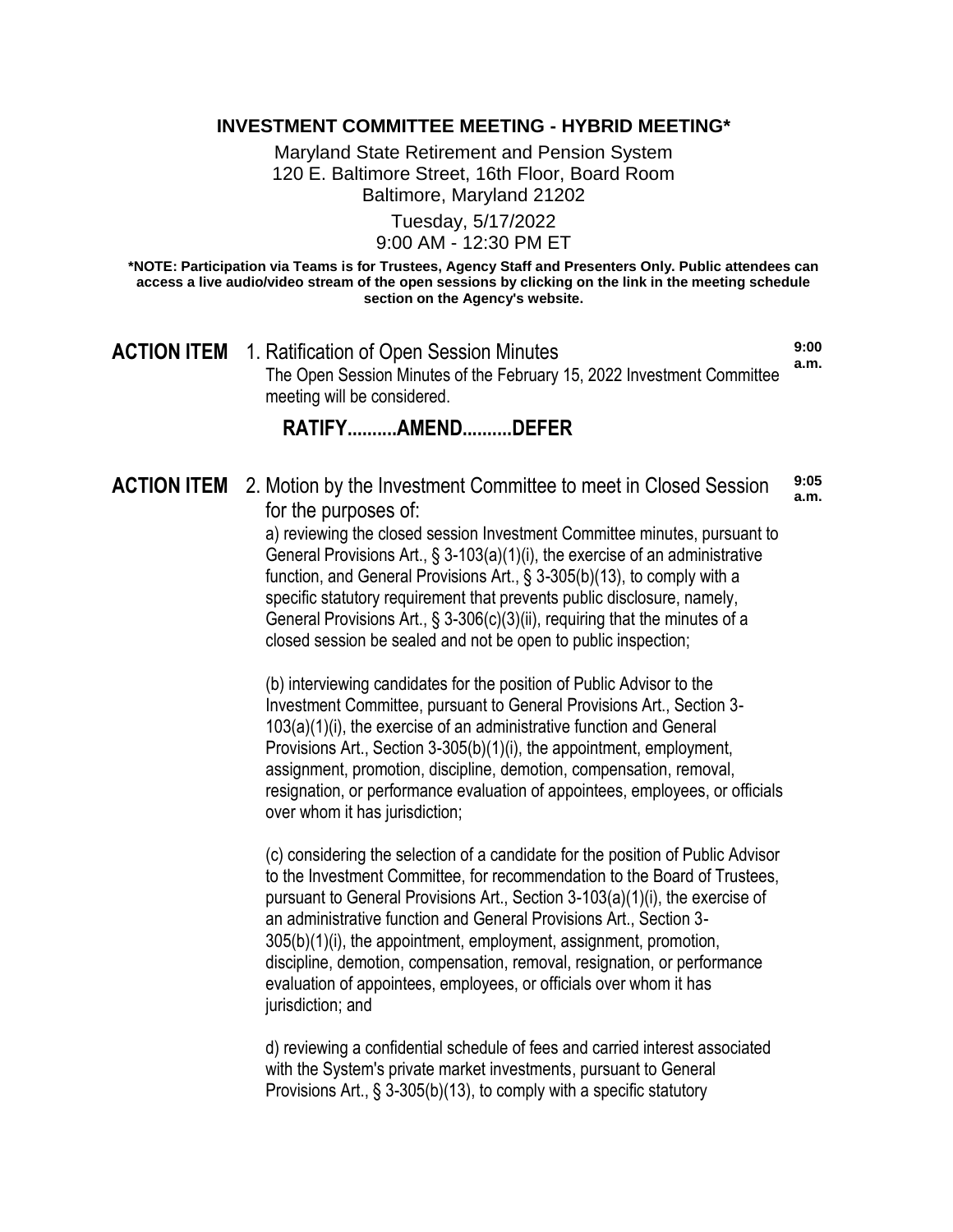requirement that prevents public disclosure, namely, General Provisions Art., § 4-335, requiring the denial of inspection of confidential commercial information, confidential financial information, and trade secrets provided by any person to a governmental unit.

# *CLOSED SESSION*

|  | <b>ACTION ITEM</b> 3. Ratification of Closed Session Minutes<br>The Closed Session minutes of the February 15, 2022 Investment<br>Committee meeting will be considered.                                                 | 9:05<br>a.m.  |
|--|-------------------------------------------------------------------------------------------------------------------------------------------------------------------------------------------------------------------------|---------------|
|  | RATIFYAMENDDEFER                                                                                                                                                                                                        |               |
|  | <b>INFORMATION</b> 4. Public Advisor Candidate Interviews<br>The Committee will interview candidates for the Public Advisor position.                                                                                   | 9:10<br>a.m.  |
|  | <b>ACTION ITEM</b> 5. Public Advisor Candidate Selection<br>The Committee will select a Public Advisor candidate to recommend to the<br>Board of Trustees.                                                              | 10:10<br>a.m. |
|  | APPROVEDISAPPROVE                                                                                                                                                                                                       |               |
|  | <b>INFORMATION</b> 6. Private Investment Fund Fees and Carried Interest<br>Staff will present a confidential detailed schedule of fees and carried interest<br>associated with the System's private market investments. | 10:15<br>a.m. |
|  | <b>ACTION ITEM</b> 7. Motion by the Investment Committee to adjourn closed session<br>and return to open session                                                                                                        | 10:30<br>a.m. |
|  | APPROVEDISAPPROVE                                                                                                                                                                                                       |               |

## *OPEN SESSION*

| <b>INFORMATION 8. Fiduciary Responsibility for Climate Risk</b><br>Staff will provide an outline of recent legislation and an implementation<br>outline.                                                                   | 10:30<br>a.m. |
|----------------------------------------------------------------------------------------------------------------------------------------------------------------------------------------------------------------------------|---------------|
| <b>INFORMATION</b> 9. Report from CIO<br>The staff will present a 1Q22 investment performance update, summary of<br>portfolio characteristics and an in-depth review of the Absolute Return<br>Portfolio to the Committee. | 10:45<br>a.m. |
| <b>INFORMATION 10. Meketa Reports</b><br>Meketa Investment Group will present a March 31, 2022 performance<br>update and a current market overview. Reports are attached in EXHIBIT<br>BOOK.                               | 11:10<br>a.m. |